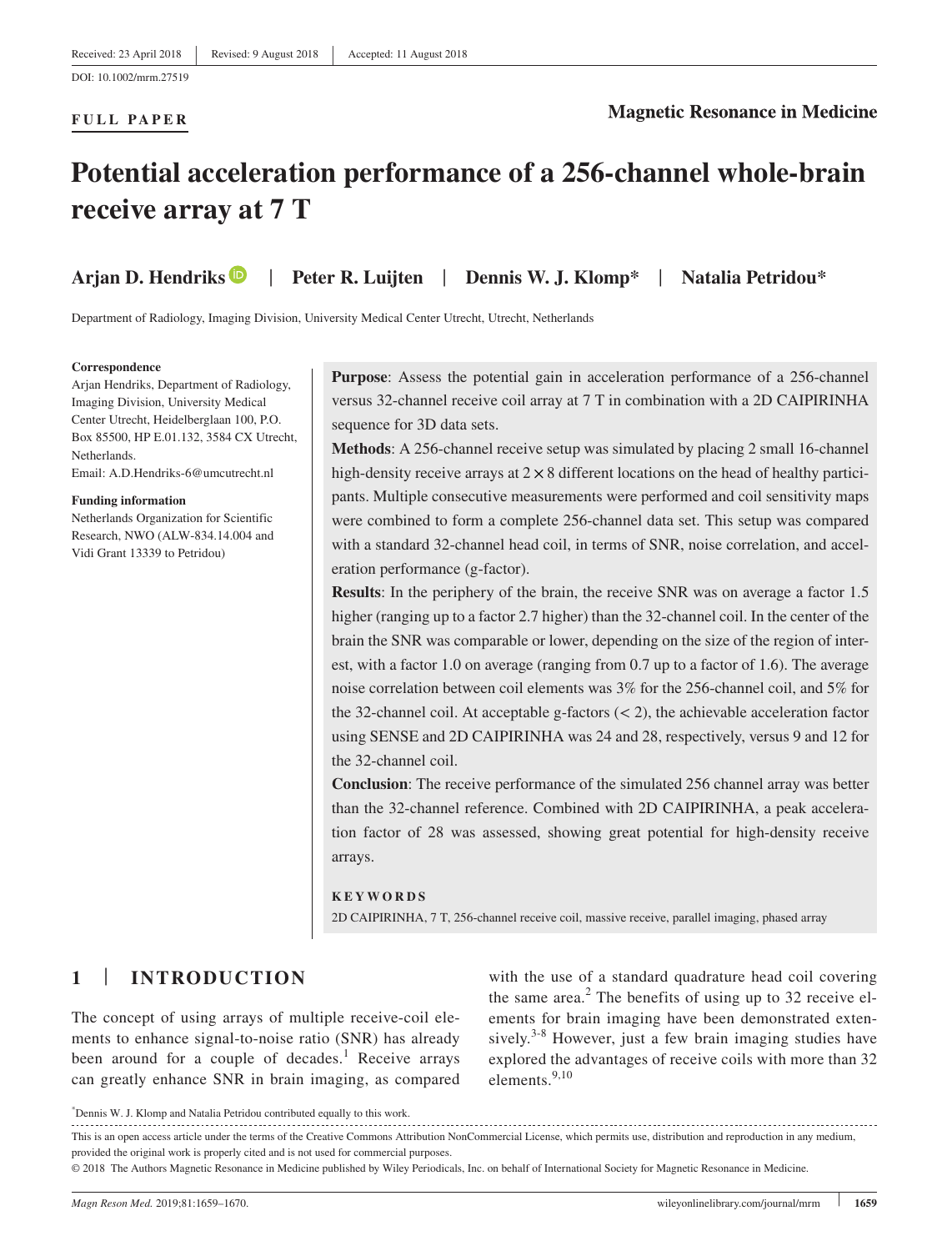## **Magnetic Resonance in Medicine Magnetic Resonance in Medicine**

When combined with parallel imaging, the improved SNR from receive coil arrays can be traded for a faster acquisition time, enhancing the temporal resolution, while maintaining high spatial resolution. When examining dynamic and spatially detailed brain functions using functional MRI (fMRI), the combination of both a high temporal resolution and a high spatial resolution is essential. High‐density receiver arrays allow for high acceleration factors with reduced g‐factors and very high resolutions.<sup>11,12</sup> However, fMRI with both a high temporal resolution (< 1 second) and a high spatial resolution (< 1 mm) combined, is rarely seen, despite the latest developments in the field of parallel imaging and modern imaging setups.

From theory, the benefit of increasing the number of receive elements is two‐fold. First, a gain in SNR can be achieved.<sup>2</sup> Second, it enables improved encoding acceleration performance, $^{13}$  as can be exploited by using parallel imaging techniques.

The number of receive elements can be increased and the coil size can be reduced accordingly, as long as the individual coils are in tissue load dominance and coil resistance losses are minimal.<sup>14,15</sup> This would result in an improved SNR close to the coils, with hardly losing sensitivity further away from the coils.<sup>10,16</sup> If the individual coils are made too small, (electronic) coil resistance loss dominates the sample noise, $17$  which would degrade the total SNR. This relation determines that there is an optimal number of coils at which the achievable SNR is maximized. Different 3T studies use receive arrays with high numbers of receive elements, sometimes also referred to as massively parallel MRI detection,<sup>18</sup> and show a clear benefit in using  $64$  receive channels,  $9,19$  96 channels, $^{10}$  and even 128 channels. $^{20,21}$ 

The theoretical maximum achievable SNR limit, described as the ultimate SNR, is investigated by previous studies.22,23 These studies simulate a spherical object at varying field strengths, sphere sizes, and acceleration factors. Among other results, it was shown that a 32‐channel receive setup at 3 T already closely approaches the ultimate SNR in the center of the phantom, but is still far away from the ultimate SNR at the regions near the surface of the phantom. Additionally, at higher field strengths, such as 7 T, the difference between the SNR acquired with 32 channels and the ultimate SNR increases, and more coils would be required to approach the ultimate SNR at both the surface of the phantom and at intermediate distance from the center.

In contrast to increasing the number of receive elements, present‐day efforts in the MRI community are geared towards parallel imaging techniques. $24-26$  These techniques can greatly reduce the total acquisition time, pushing the limits of temporal and spatial resolution. Parallel imaging techniques reduce acquisition time by uniformly undersampling k-space data acquired with receive arrays, while maintaining the maximum k-values to keep the full spatial resolution. Early and widely implemented parallel imaging techniques are  $SENSE<sup>27</sup>$  GRAPPA,<sup>28</sup> and the more recent CAIPIRINHA (controlled aliasing in parallel imaging results in higher acceleration). $^{29}$  When using the undersampling patterns of 2D CAIPIRINHA,<sup>30</sup> aliasing patterns can be controlled, posing less restriction on coil sensitivity variations. Specifically, the noise amplification due to receiver coil configuration and geometry (g‐factor) can be reduced.

Ultrahigh field strengths have the commonly acknowledged advantage of an intrinsic SNR gain and an increase in BOLD sensitivity. In addition, at ultrahigh field strength the RF eddy current interaction with human tissue enhances the spatial variance of  $B_1$  fields,<sup>31,32</sup> paving the way to higher acceleration factors as well. $^{23}$  This interaction also increases the tissue load dominance of the receive coils, meaning that smaller coil elements can be used without contributing substantially to the noise (i.e., low noise figure).<sup>33</sup> At 7 T, when positioned close to the human head, coil elements can be as small as  $2 \text{ cm}^2$ , with a noise contribution of less than  $20\%$ .<sup>12</sup> Considering the surface area of the head, the number of coil elements for full‐brain MRI could potentially be increased from 96 at 3 T to about 256 at 7 T without contributing substantial extra noise. Moreover, realization of such a 256‐channel array comes closer with the recent developments around the implementation of a digital receive pipeline for 7T scanners.<sup>34</sup> Despite these technical advances and theoretical predictions, it still has to be demonstrated that higher numbers of small receive elements can contribute substantially to acceleration for whole‐brain imaging at 7 T.

The aim of this study is to investigate the possible acceleration performance of a 256‐channel receive coil array at 7 T in combination with the parallel imaging methods SENSE and 2D CAIPIRINHA, for 3D data sets. Measurements were performed with  $2 \times 16$  channel arrays, which were shifted over the head to simulate a 256-channel receive coil array. As a reference, the achieved sensitivity and acceleration performance is compared with a 32‐channel head coil at 7 T, for both parallel imaging methods. In line with observations of SENSE‐optimized RF coils, $35,36$  we opted for a receive array design with gaps between the circumferentially distributed coil elements. Alternatively, overlapped designs could show higher nonaccelerated SNR at the periphery, although at the cost of increased g‐factors at high acceleration. A gapped design was used to improve SENSE performance, as this study focused on maximizing the acquisition acceleration at maintained SNR rather than increasing intrinsic SNR without acceleration.

### **2** | **METHODS**

### **2.1** | **Overview**

A 256‐channel receive array was simulated by shifting 2 small 16‐channel high‐density receive arrays to different locations on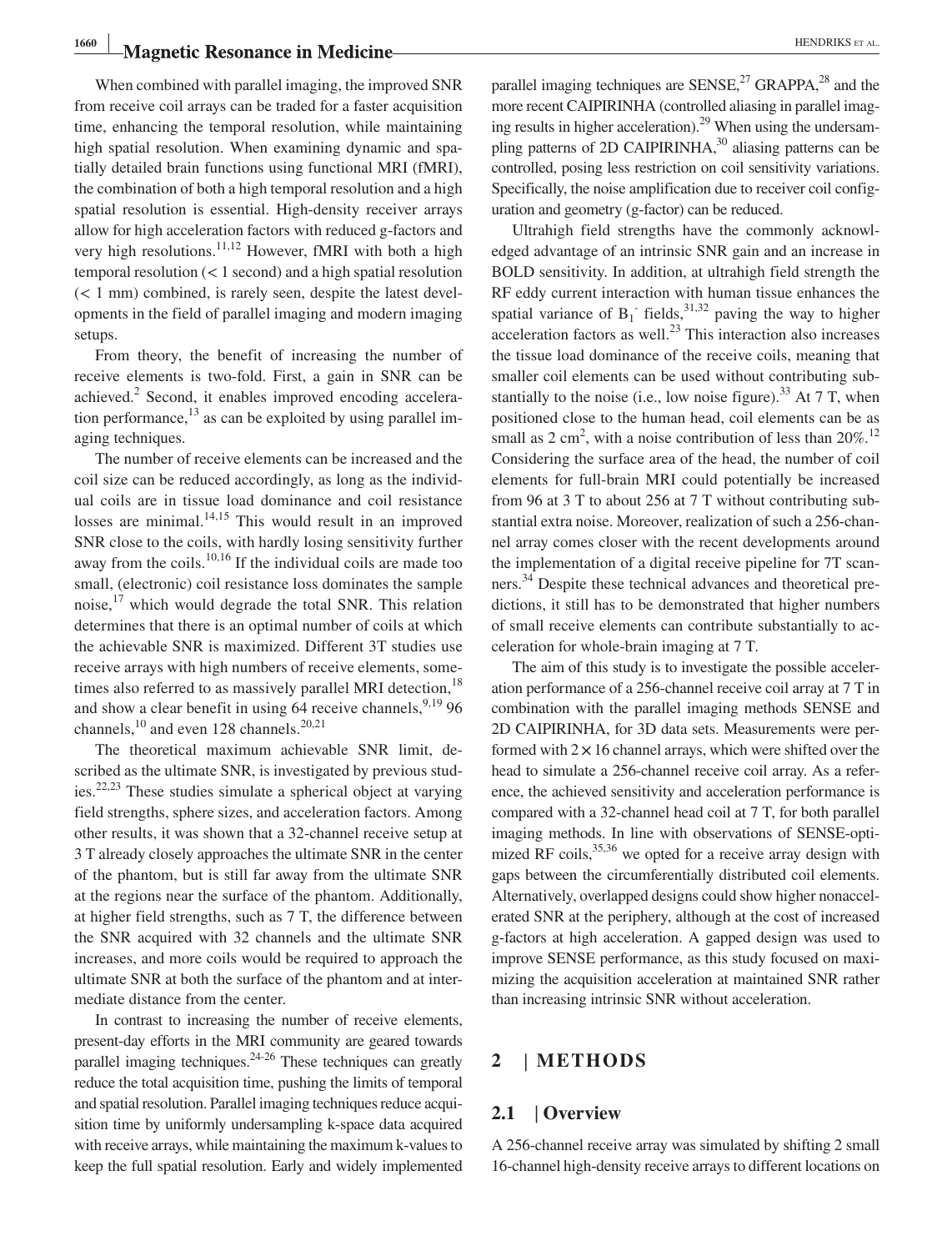

**FIGURE 1** Two high-density receive arrays with 16 channels each (left) and a zoomed image of the coil elements (right). These coil arrays can be used for high spatial resolution and high temporal resolution functional MRI imaging. However, with just 16 channels, the brain coverage of the arrays is limited. In this study, high-density receive arrays are used to simulate a 256-channel coil with full brain coverage by shifting the coils to different locations on the head as illustrated in Figure 2

the head of healthy participants. On the same day a measurement with a standard Nova 32‐channel receive coil setup was performed, which was taken as a reference. To check reproducibility, the measurement session was repeated with a second participant for both setups. Before scanning, the participants gave written informed consent, as required by the ethical committee of the University Medical Center Utrecht. Coil sensitivity reference scans and noise prescans were used to obtain the data. In postprocessing steps, the SNR maps, noise correlations, and g‐factor maps were calculated for both coil setups (simulated 256‐channel setup, standard head coil setup) and for the 2 parallel imaging techniques (2D SENSE, 2D CAIPIRINHA).

### **2.2** | **Setup**

A 7T Achieva MRI scanner (Philips Healthcare, Best, Netherlands) was used for data acquisition in combination with a volume transmit/receive coil (Nova Medical, Wilmington MA, USA), driven by two 4‐kW amplifiers. The volume transmit/receive coil provided whole brain excitation. This system was consecutively equipped with the following 2 receive‐only setups. The first receive setup consisted of 2 high‐density 16‐channel receive arrays (MR Coils BV, Zaltbommel, Netherlands). The receive coil array consisted of small,  $1.5 \times 2$  cm<sup>2</sup>, elements arranged in 4 flexible modules of 4 elements each (Figure 1), which were overlapped (0.5 cm). The elements were decoupled from one another by high impedance preamplifier decoupling. Each module had an outer dimension of  $2 \times 8$  cm<sup>2</sup> and was flexible so that it could be positioned within 1 mm of the head. The use of passive detuning circuitry and fuses was avoided, because this would degrade the unloaded Q factor of the coil too much. For safety, active real-time PIN diode control surveillance was added, to immediately stop the scanner when the diode control demonstrated a malfunction. Previous publications $12,37,38$ 

describe and evaluate the high‐density receive arrays in more detail. For completeness we also checked the unloaded and loaded Q‐values of the coil element.

The second receive setup consisted of a standard 32‐channel receive head coil (Nova Medical, Wilmington MA, USA). This coil array was used as the reference for comparison with the simulated 256‐channel array. The 32‐channel coil array consisted of large square loops of approximately  $5 \times 4 \text{ cm}^2$ . For decoupling purposes the coil elements are overlapping by 1 cm in the feet–head direction. The coil elements are arranged in 10 modules of 2 to 4 loops. Additional details of this receive coil were published previously.<sup>39</sup> Both receive setups were connected to the same preamplifiers and receive pipeline, to make the noise figures of the preamplifiers comparable.

### **2.3** | **Measurement procedure**

Two participants were scanned. For each participant, both the  $2 \times 16$  channel receive arrays and the Nova 32-channel head coil setup were used consecutively. For both participants, the measurement procedure involved 4 steps.

First, an initial anatomical scan was acquired to position the imaging volume (3D gradient echo,  $TE/TR = 2.2/4.8$ ) ms, voxel size =  $1.5 \times 1.5 \times 1.5$  mm<sup>3</sup>, FOV =  $25 \times 25 \times 20$  $\text{cm}^3$ , total acquisition time = 2 minutes). Second, to assess the performance of a 256‐channel whole‐brain receive array, measurements were performed with two 16‐channel receive arrays, which were positioned 8 times to 16 different locations on the head of the participant (Figure 2). For each location, a coil sensitivity reference scan (details below) with noise prescan was acquired, yielding a total of 8 reference scans, each containing signal from 32 channels, contributing to the formation of a virtual 256‐channel coil.

Third, the two 16‐channel receive arrays were shifted to every other possible combination of 2 arrays on 16 head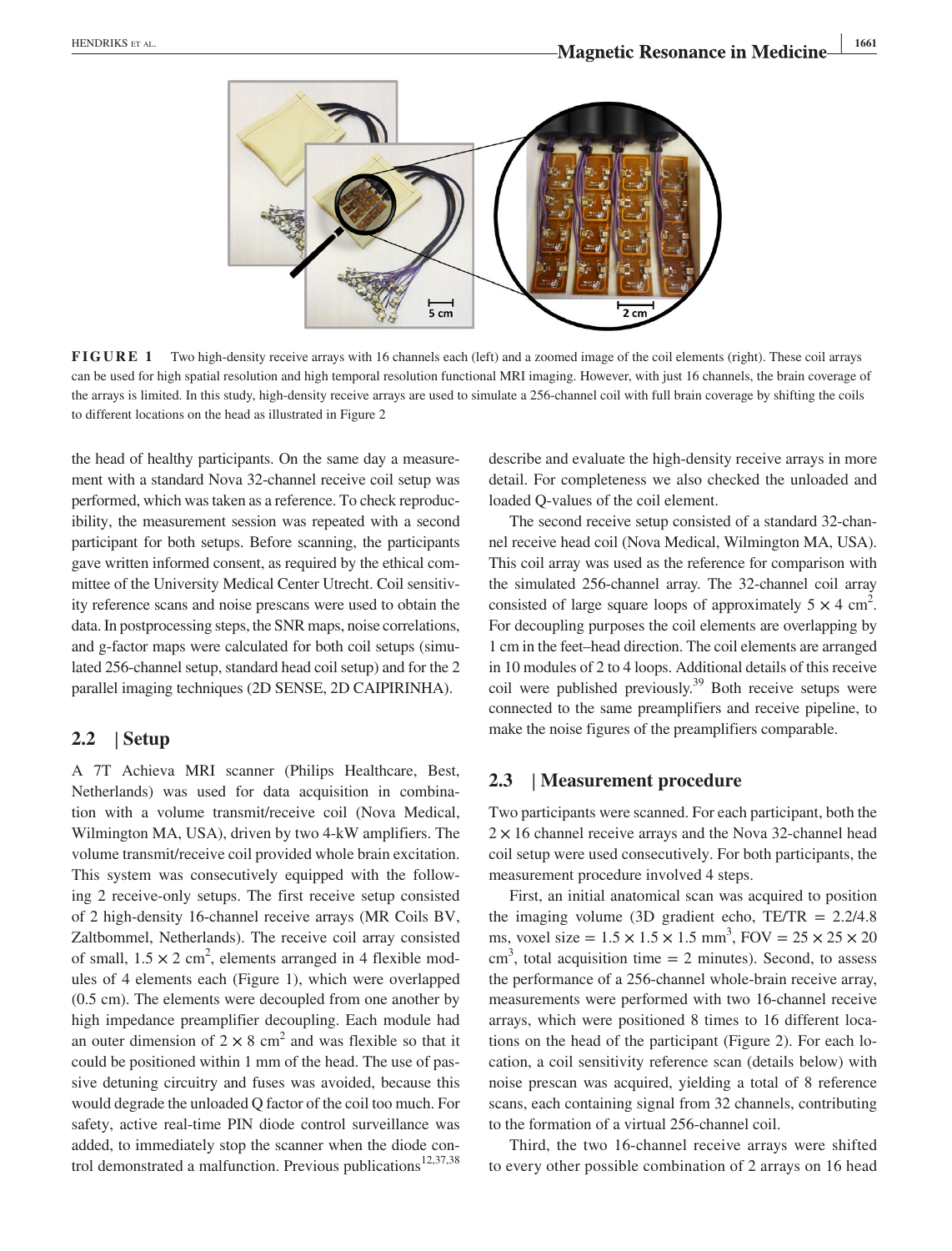

**FIGURE 2** A schematic showing how two 16-channel coil arrays were shifted to 16 different positions on the head, contributing to the 256 channel array simulation. To acquire all 256 sensitivity maps, only 8 reference scans (8 shifts of 32 channels) were needed. To acquire all cross terms in the noise correlation matrix, 120 noise scans (120 shifts of 32 channels) were required

positions  $\begin{pmatrix} 16 \\ 2 \end{pmatrix}$ 2  $\lambda$ . For each combination, a short noise scan was performed. In total, 120 noise scans were required. The noise scan was a Philips prescan containing 20 000 noise points for each channel, acquired with a 400‐kHz sampling rate. These noise points and the noise points of the 8 reference scans were used for the determination of the noise covariance and noise correlation between channels.<sup>40</sup>

Finally, a measurement with the second receive setup was performed, which uses the standard 32‐channel receive head coil. As this setup was connected to the same receive pipeline, the behavior of the preamplifiers and receiver gain settings was comparable. For this setup, a single reference scan with noise prescan was acquired for the same participant. In all scans, an automated power optimization was performed to assure that flip angles remained constant over the different setups. The transmit coil loading was comparable for the different receive setups. No substantial changes in the transmit power were observed, as changes in transmit power were within 5% range.

### **2.4** | **Coil sensitivity reference scans**

Coil sensitivity reference scans<sup>27</sup> were acquired by successive signal reception with the volume transmit/receive coil and either the high‐density surface receive arrays or the standard head coil. Data from the reference scans contained information about the coil sensitivity for each coil element individually and a "background" image acquired by the volume transmit/receive coil. Each reference scan contained a preceding noise scan. The reference scans were acquired with a 3D gradient‐echo sequence with the following parameters: TE/TR =  $1.22/8.0$  ms, voxel size =  $2 \times$  $2 \times 2$  mm<sup>3</sup>, FOV =  $20 \times 20 \times 20$  cm<sup>3</sup>, and total acquisition  $time = 1$  minute.

### **2.5** | **Postprocessing and simulations**

After scanning, coil sensitivity maps were constructed from the coil sensitivity reference scans. The sensitivity maps were calculated using ReconFrame (GyroTools LLC, Zürich, Switzerland) by dividing the individual complex coil images by the complex image acquired with the volume coil.<sup>27</sup>

The resulting 8 sets of 32 (2  $\times$  16)-channel sensitivity maps were combined to form a simulated 256‐channel receive array. To correct for potential head displacement between the reference scans, images acquired for each coil position were aligned to the images of the first position using the alignment modules of the AFNI software package.<sup>41</sup> Alignment parameters (rotation and translation) were calculated using the reconstructed whole‐brain magnitude images from the reference scan. These alignment parameters were first applied to the whole‐brain complex images (to visually inspect the alignment quality) and then to the sensitivity matrices per coil position. The resulting 256 aligned coil sensitivity maps and individual coil images of the head formed the basis of the virtual head coil. The same procedure was applied to construct the sensitivity maps of the standard 32‐channel head coil, with the exception that a coil alignment correction was not required in this case, as the signal from these 32 channels was already acquired simultaneously.

To analyze the data, SNR maps were calculated from the aligned individual complex coil images for both receive setups. The individual complex coil images were combined using SNR‐weighted channel addition, as described by the following equation:

$$
SNR = \frac{\sum_{n=1}^{N_c} |w_n I_n|}{\sqrt{\sum_{n=1}^{N_c} (w_n^2 \sigma_n^2)}}
$$
  $W_n = \frac{|I_n|}{\sigma_n}$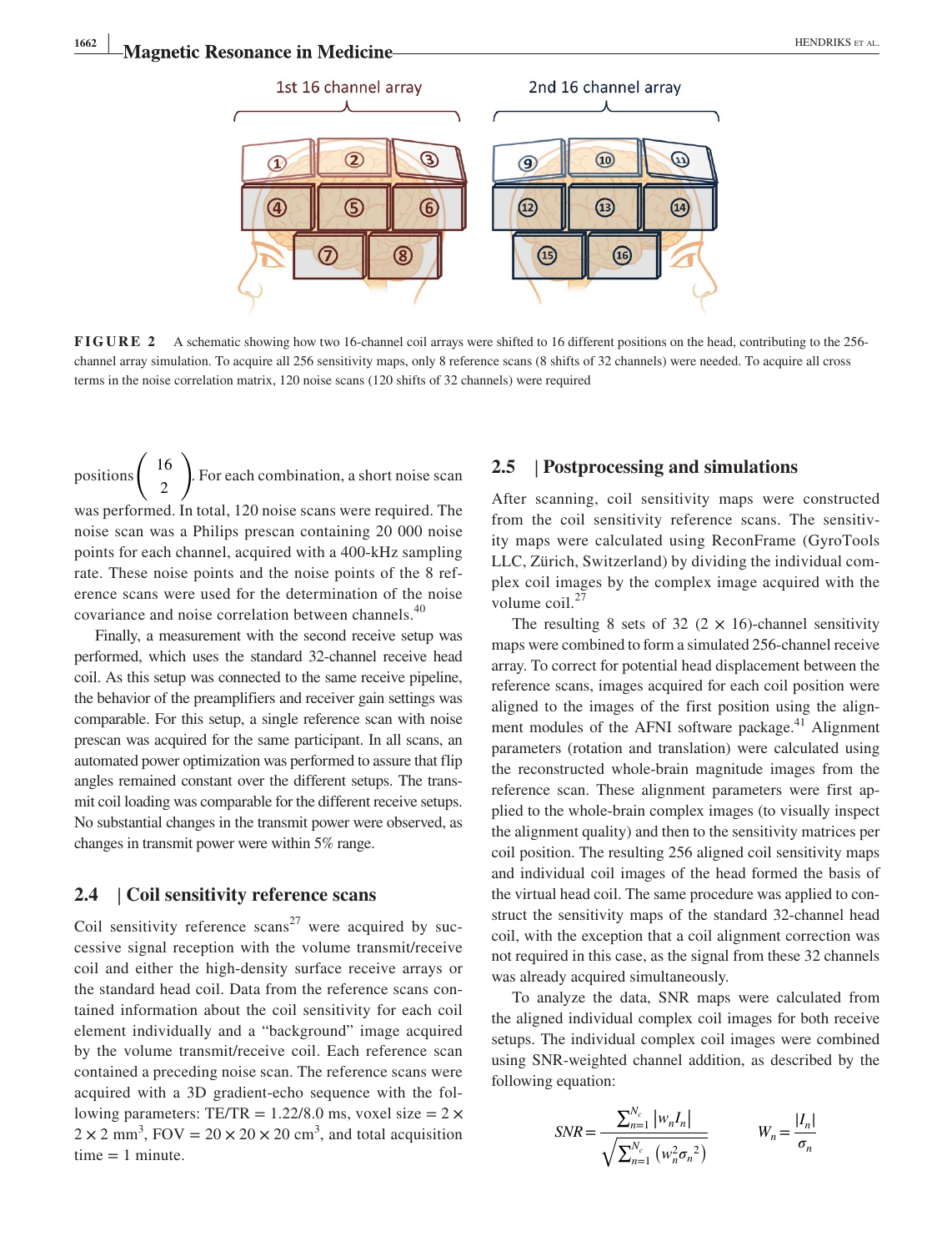where  $I_n$  defines the set of complex images of the *n*th individual coil element,  $w_n$  are the weight factors that are spatially varying per voxel and per coil element,  $N_c$  represents the total number of coil elements, and  $\sigma_n$  is equal to the standard deviation over the selected noise region for each coil element. The selected noise region consisted of more than 40 000 points  $(18 \times 18 \times 128)$  for each coil element. The noise region was placed in the corner of each individual coil element image in image domain and care was taken to avoid placing the noise region over ghosting and filter artefacts. The SNR difference of the simulated 256‐channel array compared with the 32‐channel head coil was calculated by first aligning the 2 data sets and then dividing the same slices of both data sets. With the exception of noise correlation, the SNR maps could be compared directly, as the 2 receive setups were used together with the same transmit coil and were consecutively connected to the same receive pipeline (same receiver gain and preamplifiers). Three brain regions of interest (ROIs) were analyzed by segmenting the brain in a periphery ROI, a center ROI and a midpoint ROI, based on the anatomy of the reconstructed magnitude images of the reference scan. The 95% range and average gain factor in SNR, excluding noise correlation, was calculated for both regions. Additionally, axial SNR profiles through the center of the brain were computed for both receive setups.

The noise covariance and noise correlation matrix were calculated from 120 separate noise scans and the 8 noise prescans included in the reference scans. The 8 noise prescans from the reference scan were used to fill the 8 submatrices of 32 channels on the diagonal of the correlation matrix. The 120 separate noise scans were used to fill the remaining cross terms of the matrix. Because the noise scans were acquired consecutively, the noise coefficients were first calculated per scan individually, only correlating simultaneously acquired noise. Afterward, the calculated noise coefficients of these separate scans were combined to form 1 matrix of  $256 \times 256$  channels.

The g-factor was obtained from the sensitivity maps according to Pruessmann et al.<sup>27</sup> The noise covariance matrix was included in the g-factor calculations, as a noise prewhitening step. Because each individual sensitivity map was noise-correlated with only 32 simultaneously acquired channels, only the inner eight 32‐channel submatrices on the diagonal of the noise covariance matrix were required to prewhiten the sensitivity maps for the g-factor calculations. To simulate the SENSE and CAIPIRINHA parallel imaging techniques, 2 directions were undersampled. These directions were anterior–posterior (AP) and feet–head (FH), as these directions contained the most coil elements. The range of the simulated undersampling factors (R) was 1 to 10 in the AP direction and 1‐6 in the FH direction. Multiple g‐factor calculations were performed for different combinations of 2D SENSE acceleration factors and different 2D CAIPIRINHA undersampling patterns. The reconstruction pipeline for 2D SENSE and 2D CAIPIRINHA undersampled datasets was similar between both techniques, as in essence only the indexing of the aliased voxels had to be adjusted.

### **3** | **RESULTS**

An impression of the coil distribution of the 256‐coil elements over the head can be seen in the surface‐rendered sum of the sensitivity maps (Figure 3a). The figure shows an intensityscaled 3D rendering of the acquired MR data. The 256 (8  $\times$ 32)‐coil array elements, with a loaded and unloaded Q of 89 and 248, respectively, fit the head of the participant and columns of overlapping elements can be clearly distinguished as lines over the head. An evaluation of the performance of the simulated 256‐channel receive coil array can be found in the cross sections of the SNR maps (Figure 3b‐e). A sagittal and axial slice through the midsection of the brain are depicted, providing a representative overview of the SNR for the full 3D data set, including the lower values in the center of the brain. The SNR maps of both the simulated 256‐channel receive array and the Nova 32‐channel coil are displayed. Because both receive coil setups were attached to the same receive pipeline and only 1 transmit setup was used, the SNR maps can be compared between setups. However, it should be noted that noise correlation could only be partially incorporated for the simulated 256‐channel coil. In comparison with the standard head coil, especially at the periphery of the brain, the SNR for the simulated 256‐channel coil is higher, which is seen for both of the illustrated slices. The SNR difference between the simulated 256‐channel coil and the standard 32‐ channel coil is visualized by dividing the SNR maps of both setups. Center and periphery ROIs (Figure 3f) are drawn in the midsection slice to quantify the average and range of the SNR differences between setups (Figure 3g‐i). In the brain periphery (Figure 3g), when partially neglecting the effects of noise correlation, the SNR difference for the simulated 256‐channel coil as compared with the standard 32‐channel coil is a factor of 1.5 on average, ranging from 0.7 (absence of coils) to 2.7 (close to coils). Moreover, directly next to the coils, on the brain surface, higher gains in SNR are observed. In the center of the brain, when selecting a large central ROI (Figure 3h), the SNR difference is a factor 1.0 on average, ranging from 0.7 to 1.6 with an average of 1.0. In the worst-case midpoint of the brain (Figure 3i), there is a reduction of SNR, with a SNR difference of 0.8 on average, ranging from 0.7 to 0.9. The SNR profiles (Figure 3j) show the same trend. High SNR values are found for the simulated 256‐channel array in the skull and periphery of the brain, whereas the SNR is slightly lower in the middle of the brain when comparing both receive setups. For the 256‐channel array, the SNR profiles that go through a gap between coil elements have similar SNR inside the brain, as profiles that go through a coil element itself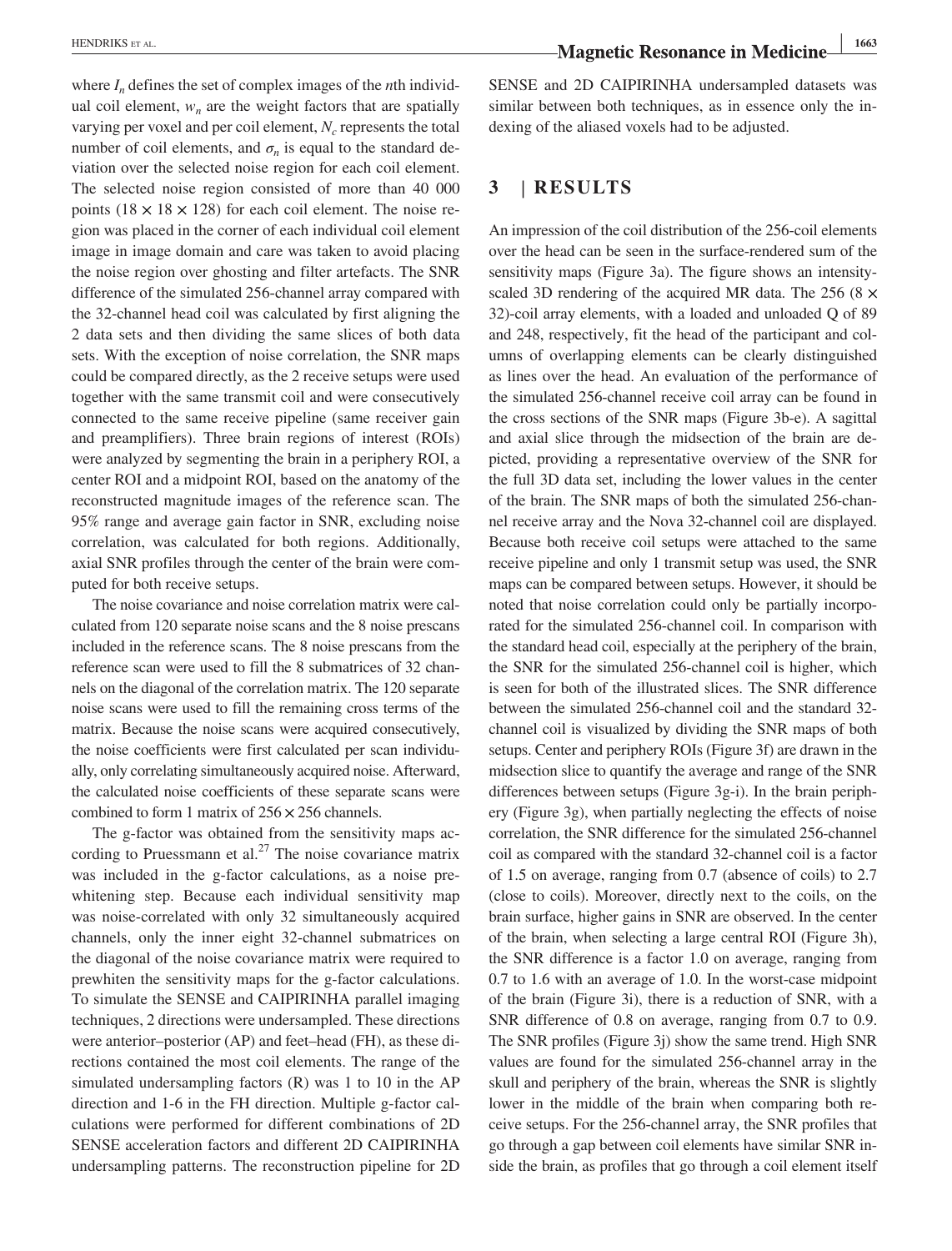### 3D render sensitivity maps

**(a)**

### **Simulated 256 channel array SNR** 50 100 .<br>150 *Sagittal midline slice Transversal slice* **(b) (c)**

**SNR maps** excluding noise correlation



**FIGURE 3** Overview of the simulated 256‐channel coil. The 3D render of combined sensitivity maps (a) was thresholded to display only the high sensitivity values, making the 256‐coil elements visually observable as high‐intensity stripes over the head. The SNR of both the simulated 256-channel array and the standard 32-channel head coil is evaluated by comparing the SNR maps (b-e), SNR difference in 3 regions of interest (f‐i), and SNR profiles (j). All the SNR maps, SNR‐difference ROIs, and SNR profiles show a pattern of a high SNR gain for the simulated 256-channel array in the periphery, a comparable SNR over a large part of the center of the brain, and a reduction in SNR in the worstcase midpoint of the brain. Additionally, SNR profiles (k) were drawn through a coil element (orange line) and through a gap (gray line) of the simulated 256‐channel array. These profiles show that the nonuniformity in sensitivity caused by the coil gaps does not go much further than the skull. The locations of the selected profiles are also indicated in (a) and (c). AP, anterior–posterior; RL, right–left

(Figure 3k). The influence of the gaps between the coil elements on SNR remains superficial and does not reach much further than the skull.

Distance along profile in AP (voxels)

The measured noise correlation matrix (Figure 4) is obtained from the 8 reference scans and the 120 subsequent noise scans acquired with the two 16‐channel surface arrays.

Distance along profile in RL (voxels)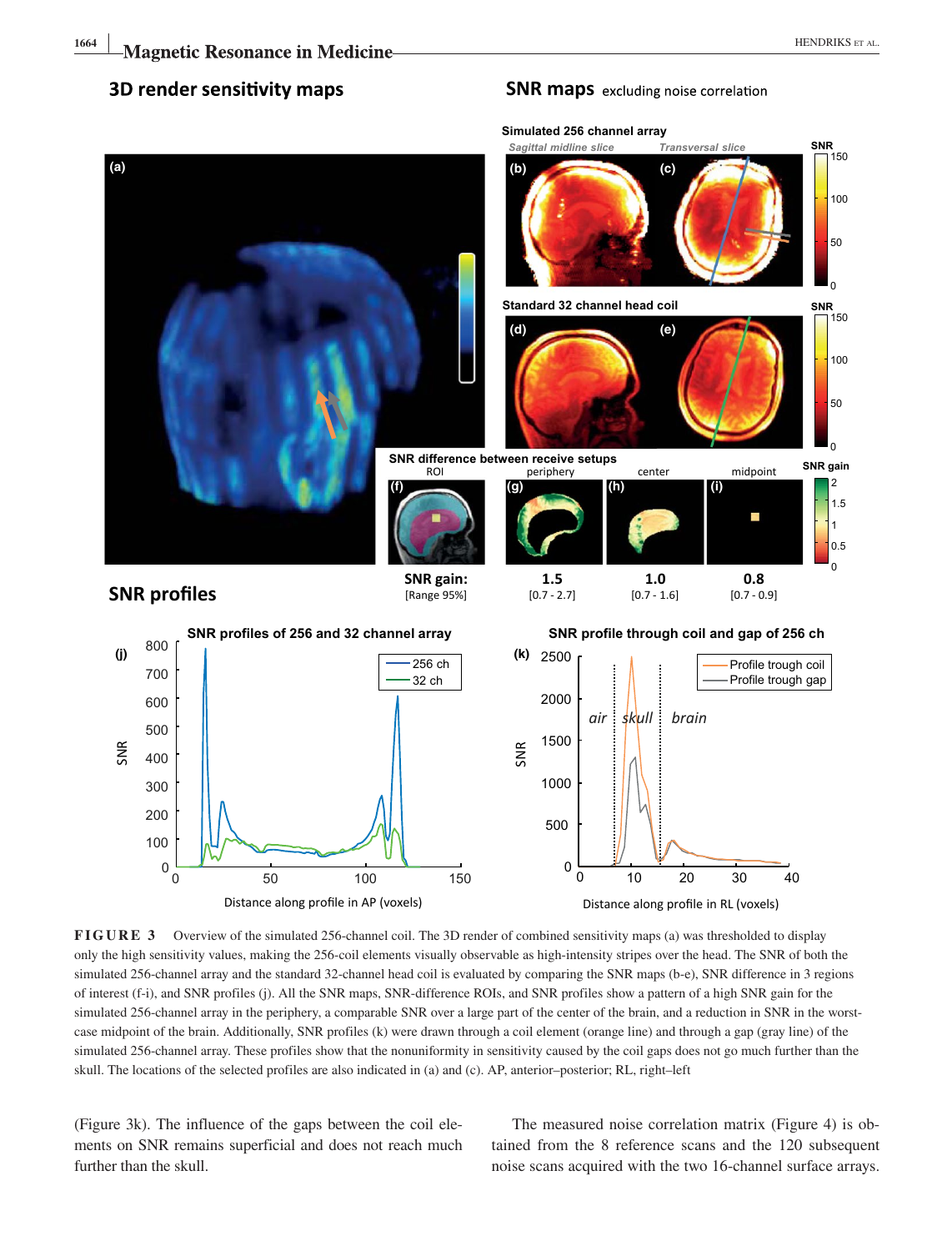

**FIGURE 4** Noise correlation matrix of the simulated 256-channel array. The noise correlation matrix is displayed, as acquired from the reference scans only (a) and when including the extra 120 noise scans (b). For comparison, the correlation matrix of the standard 32‐channel head coil (c) is also displayed. For visual inspection, a zoomed image of channels 1 to 32 of the 256-channel array is shown in the inset of (a). The noise correlation matrix of the simulated 256‐channel receive array was filled in blocks of 32 channels consecutively (and not simultaneously). A total of 120 noise scans, obtained using different coil positions on the head, were required to measure all cross terms. When comparing both setups, the average noise correlation of the off-diagonal elements is similar for the 256-channel coil as compared with the 32-channel coil

The noise correlation coefficients of the 8 reference scans are placed in 8 submatrices of 32 channels on the diagonal (Figure 4a). The 120 noise scans were used to further fill all the cross‐terms (Figure 4b). The overall noise correlation is low and similar across the elements. To illustrate this, the average magnitude and maximum magnitude of the noise correlation coefficients was calculated. For the simulated 256‐channel array, the average of the off‐diagonal noise correlation coefficients is 0.027 (2.7%, −31.5 dB). When only incorporating the noise coefficients that were measured together with the sensitivity maps (inner 8 submatrices of 32 channels), the average correlation is 0.065 (6.5%, −23.7 dB).

For the standard 32‐channel head coil the average noise correlation is  $0.054$  (5.4%,  $-25$  dB). The maximum noise correlation coefficient is 0.67 for the simulated 256‐channel coil and 0.42 for the standard 32‐channel head coil.

The calculated g-factor maps when using SENSE undersampling patterns are shown for different acceleration factors, for both the standard 32‐channel head coil (Figure 5) and the simulated 256-channel coil (Figure 6). The calculated g-factor maps when using 2D CAIPIRINHA undersampling patterns are shown as well (Figures 7 and 8). Different acceleration factors are displayed in the FH and AP direction. At low or no acceleration, the g‐factor is similar for both setups. Overall, it can be seen that the g‐factor, corresponding to noise amplification, increases with the acceleration factor. For both setups, the g‐factor penalty diminishes when the total acceleration factor is distributed over 2 directions instead of 1, by using either 2D SENSE (Figures 5 and 6) or 2D CAIPIRINHA (Figures 7 and 8). The increase in g‐factor is spatially confined to the center of the brain for the simulated 256‐channel coil, while more diffuse across the brain for the 32‐channel head coil. The use of 2D CAIPIRINHA has a lower g‐factor penalty than the use of



**FIGURE 5** g-factor maps for the standard 32-channel head coil using the undersampling patterns of 2D SENSE. Additionally, the gray scale image (left) shows the corresponding anatomical position of the selected slice located close to the midsection of the brain. The colored images show the g-factor maps, which are thresholded at a factor of 2 (color bar). The acceleration factor increases in both feet–head direction (rows), and anterior–posterior direction (columns). The maximum achievable acceleration factor for the standard 32‐channel head coil, using SENSE and g-factors smaller than 2, is 9 (SENSE  $3 \times 3$ )

SENSE, which is seen for both setups. When considering a gfactor of less than 2 (to avoid excessive noise amplification), the maximum achievable acceleration for the standard 32‐channel head coil is 9 (SENSE 3  $\times$  3) and 12 (CAIPIRINHA 4  $\times$  3<sub>FH2</sub>). For the simulated 256‐channel head coil this is 24 (SENSE 4  $\times$  6) and 28 (CAIPIRINHA 4  $\times$  7<sub>AP3</sub>). Note that even at very high accelerations  $(28)$ , the g-factor at the periphery of the brain is still below 2 for the 256‐channel coil. As a side note, the SENSE and CAIPIRINHA maps are identical for the first 3 g‐factor maps of the top row, where the shift direction is not undersampled (CAIPI $_{dir}$ : FH; R<sub>FH</sub>: 1), as no k-space shift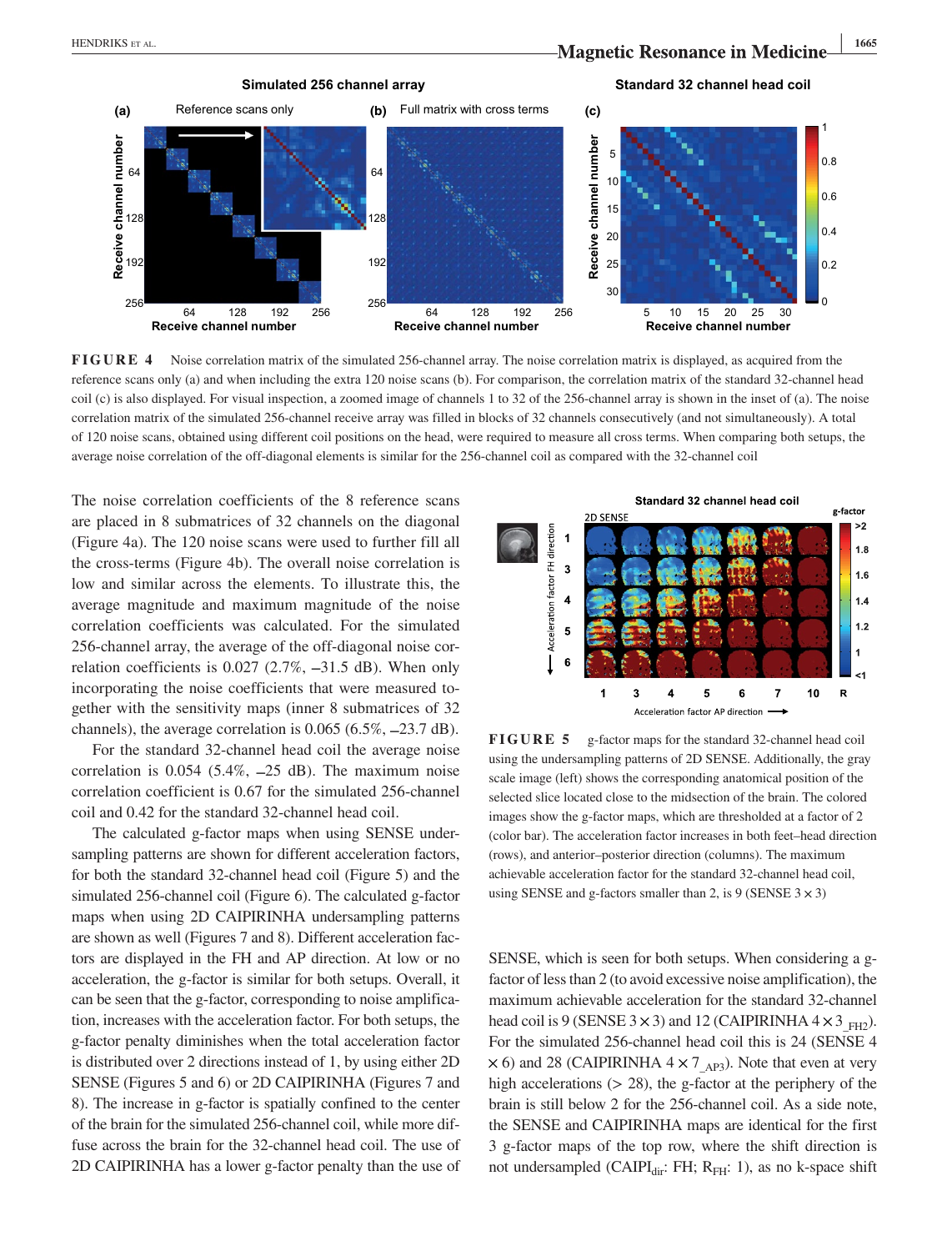

**FIGURE 6** g-factor maps for the simulated 256-channel receive array using the undersampling patterns of 2D SENSE. The maximum achievable acceleration factor for the simulated 256‐channel receive array, using SENSE and g-factors smaller than 2, is 24 (SENSE  $4 \times$ 6). This is substantially higher than the maximum SENSE acceleration of the standard 32-channel head coil of 9 (SENSE  $3 \times 3$ ) displayed in Figure 5



**FIGURE 7** g-factor maps for the standard head coil using the undersampling patterns of 2D CAIPIRINHA. Specific patterns can be referred to by  $R^{total}$  (undersampling method  $R^{FH}$  x  $R^{AP}$   $_{CAlPIshift}$ ). The maximum achievable acceleration factor for the standard 32‐channel head coil, using CAIPIRINHA and g-factors smaller than 2, is 12 (CAIPIRINHA  $4 \times 3$ <sub>FH2</sub>). Note that this is higher than the maximum acceleration factor achieved with SENSE using the same setup

is performed in a direction without undersampling. The results are shown for a sagittal slice through the midsection of the brain, representative of the "worst‐case" situation. Slices that are positioned further away from the center have either an equal or better g‐factor performance. Results are illustrated for 1 participant; similar results were obtained for the second participant.

### **4** | **DISCUSSION**

The aim of this study was to assess the potential gain in acceleration performance of a 256‐channel high‐density



**FIGURE 8** g-factor maps for the simulated 256-channel receive array using the undersampling patterns of 2D CAIPIRINHA. The maximum achievable acceleration factor for the simulated 256‐ channel receive array, using CAIPIRINHA and g‐factors smaller than 2, is 28 (CAIPIRINHA  $4 \times 7$ <sub>AP3</sub>)

receive coil array at 7 T, combined with the parallel imaging methods 2D SENSE and 2D CAIPIRINHA for 3D data sets. To realize this, measurements were performed with two 16‐channel gapped receive arrays consisting of small coil elements, which were used as basic building blocks to simulate a 256‐channel head coil. The g‐factor maps indicate that the 256‐channel head coil array can deliver more than a 2‐fold improvement in acceleration performance, as compared with the standard 32‐channel head coil. In addition, for both the standard head coil and the simulated 256‐channel array, a 2D CAIPIRINHA sampling pattern can significantly improve the SNR or acceleration performance. Overall, a remarkable maximum acceleration factor of 28 is estimated. This suggests that whole‐brain high‐density receive arrays combined with fast parallel imaging acquisition methods show great potential for fMRI with high spatial and high temporal resolution.

### **4.1** | **Signal‐to‐noise ratio**

The SNR of the simulated 256-channel array is high, especially at the periphery of the brain, as can be observed in the SNR maps. However, in these SNR maps not all noise correlation terms could be included, because the reference scans were obtained consecutively. In the periphery of the brain, the average gain in SNR of the simulated 256‐channel array is a factor of 1.5 and goes up to a factor of 2.7 in tissue close to the coil elements. Up to a certain depth, measured from the coil elements, smaller‐sized coil elements gain SNR, which can also be seen in the SNR profiles. However, for very small coils, this substantial gain will be restricted to few centimeters away from the coil. In this study, the worstcase midpoint region of the brain shows an SNR reduction by a factor of 0.8 on average (ranging from 0.7 to 0.9), whereas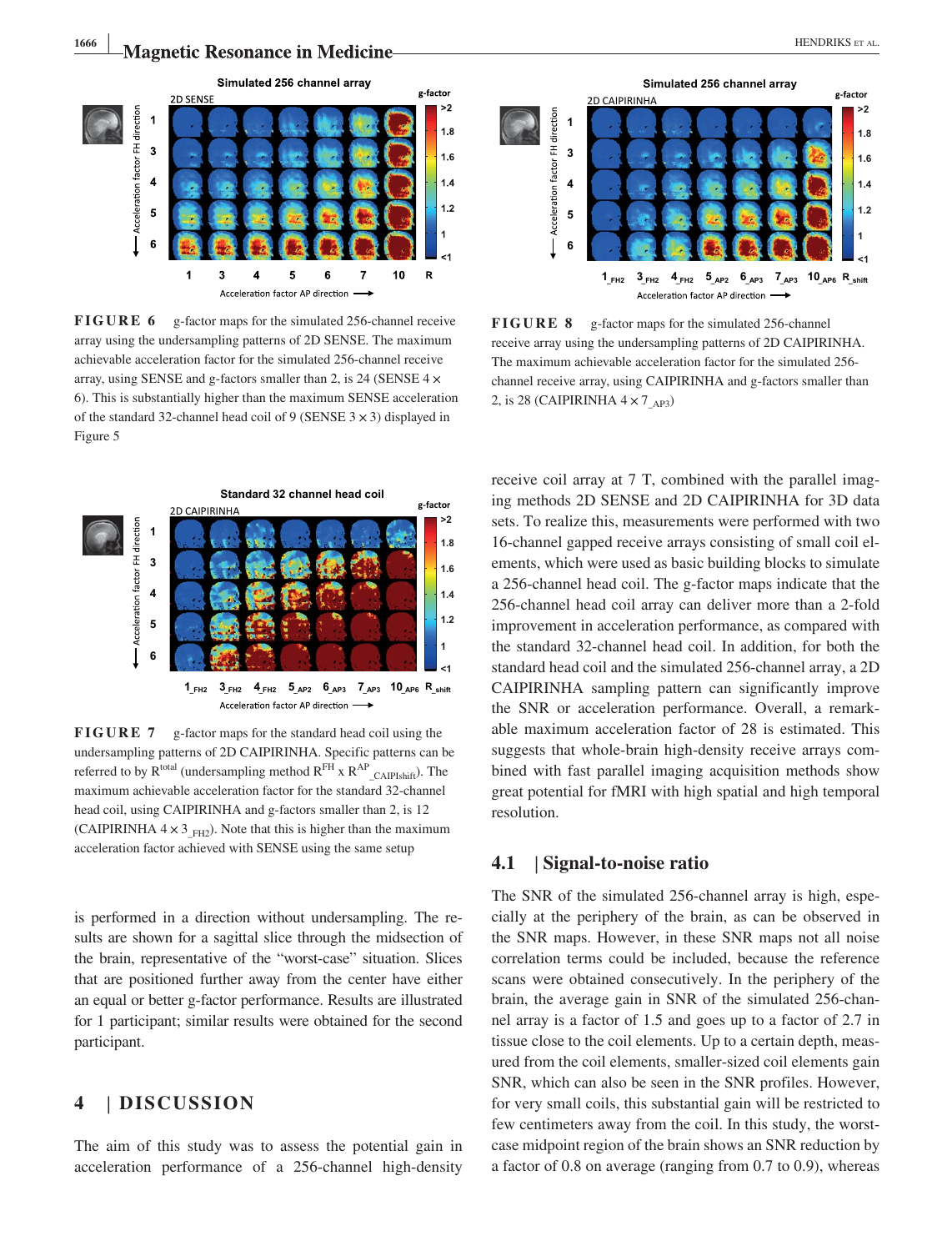the SNR of a larger central region of the brain is comparable between setups with a factor of 1.0 on average (ranging from 0.7 to 1.6). The SNR in the worst‐case midpoint region is lower as compared with the standard 32‐channel head coil, raising questions about the optimum 7T head coil configuration, coil element size, and the number of channels to achieve maximum intrinsic SNR. The noise figure of the simulated 256‐channel coil is expected to increase by 20%, due to the smaller element size, $^{12}$  which would be evident especially in the center of the brain. The relatively good SNR values in the larger central region of the brain might be explained by the fact that the 256‐channel surface coil elements are closer to the head than the 32‐channel elements. Coil proximity improves the coil loading, enhancing the  $SNR<sup>42</sup>$  If the array was designed for maximum intrinsic SNR excluding acceleration, then our coil element size may be too small. However, the motivation of our study was to maximize acceleration performance while maintaining SNR.

### **4.2** | **Noise correlation**

To obtain optimal SNR, it is necessary to ensure that the noise from channel to channel is largely uncorrelated.<sup>43</sup> In this study, the noise correlation between individual coils is low, with average noise correlation coefficients of 0.027 and 0.054 for the 256‐channel array and the 32‐channel head coil, respectively.

### **4.3** | **Acceleration performance**

The acceleration performance was assessed based on the gfactor maps. For both 2D SENSE and 2D CAIPIRINHA acquisition schemes, acceleration factors for the simulated 256 channel array are 2‐fold higher than the standard 32‐channel head coil, considering a maximum acceptable g-factor of 2. An estimated peak acceleration factor of 28 was found when using 2D CAIPIRINHA. The use of 2D CAIPIRINHA is desirable over 2D SENSE, because it has lower g-factors due to more optimal distribution of aliasing patterns. For the simulated 256‐channel array, especially at the periphery of the brain, the g‐factor is well below 2. This is in accordance with the high receive sensitivity at that location. Even at very high accelerations such as 42, the g‐factor at the edge of the brain is still below 2 for the 256‐channel coil. For studies that are only interested in the periphery of the brain, as is the case for some cortical fMRI studies, this would indicate that potentially even higher accelerations than a factor of 28 are possible.

### **4.4** | **Comparison with state‐of‐the‐art high‐ density receive arrays**

Previous work at 3 T of Wiggins et al. shows that a 96‐channel receive array for the head improves imaging performance, in comparison to an identically sized 32-channel coil.<sup>10</sup> When following this direction at 7 T, smaller coil elements can be used without contributing substantially to the noise. Below, a comparison of the receive performance of the simulated 256‐channel array to the 96‐channel array is given in terms of SNR, average noise correlation, and acceleration performance. For the simulated 256‐channel array, an average SNR increase of a factor 1.5 is seen in the periphery of the brain as compared with the 32‐channel coil. For 96‐channel array at 3 T, an SNR increase of a factor of 1.4 was reported, as compared with an equally sized 32 channel coil. The average off‐diagonal noise correlation coefficient is low for the 256‐channel coil, with a value of 0.027. For the 96‐channel coil this is 0.148. The maximum SENSE acceleration performance was evaluated by comparing the g-factor maps with a g‐factor of less than 2. A maximum acceleration factor of 24 (SENSE  $4 \times 6$ ) can be achieved for the simulated 256-channel array, as measured in a volunteer. For the 96‐channel coil a maximum acceleration factor between 9 (SENSE  $3 \times 3$ ) and 16 (SENSE  $4 \times 4$ ) was reported, as measured in a brain phantom.

A possible explanation for the large increase in acceleration factor for the 256‐channel array (as compared with the 32‐channel coil and also as compared with previous work) could be the coil array design. First, a high number of coil elements was used here, enabling the acquisition of more data with receivers that have different spatial sensitivities, which can be translated to higher attainable acceleration factors. Second, no overlap between coil elements was used in the transverse direction. The gap between elements not only benefits SENSE performance, $35$  but also facilitates flexibility of the coil array, hence assuring a tighter fit to the head. Third, using preamplifier decoupling and cable management of the  $2 \times 16$  receive channels, RF coupling between adjacent coil elements was aimed to be low. The cables of the  $2 \times 16$  channel receive array are guided in sets of 4 channels per cable trap (Figure 1), reducing the cable coupling burden. A future step in cable management is the implementation of a digital receive pipeline, which would allow data from multiple receive channels through fiber optic cables, drastically reducing the amount of RF cables further.

### **4.5** | **Methodological considerations**

From a methodological point of view, the 8 reference scans that formed the basis of the simulated 256‐channel coil were acquired consecutively, excluding most noise correlation terms in the g-factor calculations. Nevertheless, coil coupling is expected to be highest between neighboring coils, and this was taken into account in this study by partially filling the noise correlation matrix (diagonally) with the noise coupling measured from the  $2 \times 16$  channel sets (Figure 4a). Still, coupling between directly neighboring coils from adjacent measurement sets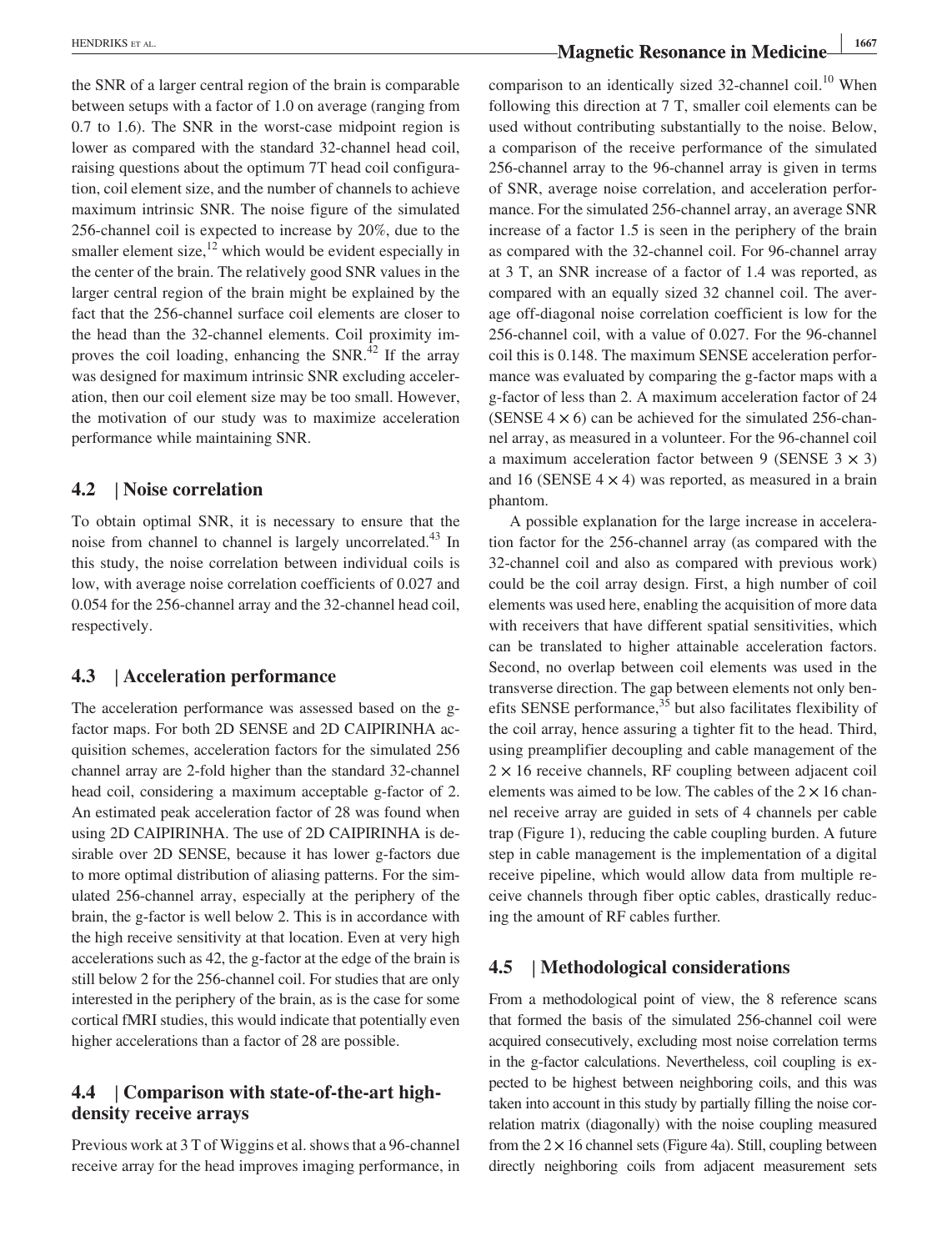# **Magnetic Resonance in Medicine Magnetic Resonance in Medicine Magnetic Resonance in Medicine**

were excluded from the simulation. Additionally, noise correlation may even increase if incorrect cable management is provided. The coils from different measurement sets are at a further distance physically, so it should be possible to maintain negligible noise coupling between these elements with correct cable management (e.g., when digital receivers are placed before the cables get in close proximity). Considering the impact of noise correlation on image SNR in general, one needs to consider true coil sensitivities, including noise correlations. However, as described by others, in general there is almost no difference in SNR from omitting the coil-noise matrix from the reconstruction algorithm for coils that are well decoupled.44

The transmit power drive scale did not change more than 5% between receive setups, which excludes a large bias in the intrinsic SNR comparison caused by changes in  $B_1$  field. However, once a full 256‐channel array would be in place, the  $B_1$  level of transmit coil can be affected significantly. The sum of all small potential couplings of the transmit coil to copper, cables, and cable traps of a full receiver setup may require more RF power for the same  $B_1$  field. To mitigate this, stronger RF amplifiers might be necessary.

The maximum acceleration factor in this study was assessed by evaluating the g-factor maps. In practice, the acceleration factor and SNR are not solely dependent on the g‐factor. When the k‐space signal is undersampled during acquisition, there is also an inherent SNR loss ( $\sqrt{R}$ ) from acquiring fewer samples. The image  $SNR (SNR<sub>0</sub>)$  decreases with the g-factor and the acceleration factor (g· $\sqrt{R}$ ). However, the time‐course SNR (tSNR), which is important for fMRI applications, decreases less rapidly.<sup>45</sup> Depending on the application and imaging settings, an optimal acceleration factor can be chosen. Generally, g‐factor maps are a good indication of the potential acceleration performance of a coil.

### **4.6** | **Choices for coil element design and array configuration**

In this study a number of design choices were made including coil element size, the number of coil elements, and the amount of overlap between elements. All choices were made to target high acceleration factors. The large number of small coil elements used in this study made it possible to achieve a high acceleration factor of 28. Despite these high acceleration factors achieved, it can be questioned what the most optimal design and array configuration is for a field strength of 7 T. In addition, an optimal coil design to achieve maximum acceleration with parallel imaging may be different than the optimal coil design for maximum intrinsic SNR without acceleration.40 There is still room for improvement in the design and shape of individual coil elements, as these were not optimized in length versus diameter. Furthermore, overlapped designs $9,10$  could have a different optimal number and size of coil elements at 7 T as compared with SENSE‐specific gapped designs.<sup>35,36</sup> More advanced coil arrangements and designs, which for example use a combination of different coil sizes and overlap, may outperform our proposed setup in the future. This could lead to other, potentially even higher acceleration factors, as demonstrated with single‐echo acquisition techniques. $19$ 

### **4.7** | **Future and technical considerations of 256 channels**

From a practical point of view, a number of engineering challenges may emerge with respect to the construction of a 256‐channel coil. First, small coil elements are required, so they can cover the head in a quantity of 256. In this study, small  $1.5 \times 2$  cm<sup>2</sup>-sized elements were used that can be fitted tightly over the head.

Second, the receive pipeline connecting the 256‐channel array should also be physically able to connect and subsequently preprocess the signal from all of these channels. A digital receive pipeline seems essential, because it enables information from multiple receive channels to be transported through 1 fiber optic cable. The design goal is to convert the signal from analog to digital as early in the receive pipeline as possible, minimizing the amount of RF cables and their length, therefore reducing the coupling between cables. Preamplifier boards can be designed to be small enough to be stacked tightly in the scanner bore behind the head coil, diminishing the excessive use of cables.

Third, a large number of independent receiver channels can also have practical limitations in terms of handling and processing a substantially larger amount of independent data streams. In particular, reconstruction speed can decrease considerably. At the same time, however, digital receive and computer hardware are evolving to be able to handle these kinds of data flow. Furthermore, data‐size reduction techniques, such as array compression, $46$  have proven to be very effective in reducing data size even before image reconstruction.

### **5** | **CONCLUSIONS**

Overall, the results showed superior receive performance of the simulated 256‐channel receive array on acceleration performance. This holds not only in comparison to the standard 32‐channel head coil, but also as compared with other reported high‐density receivers in literature. The results in this study suggest that the benefits achieved in spatial and temporal fMRI resolution by using the high‐density 32‐channel configuration can be extended to 256 channels with full head coverage. In conclusion, the simulated 256‐channel head coil shows great acceleration possibilities. Together with 2D CAIPIRINHA, a peak acceleration factor of 28 can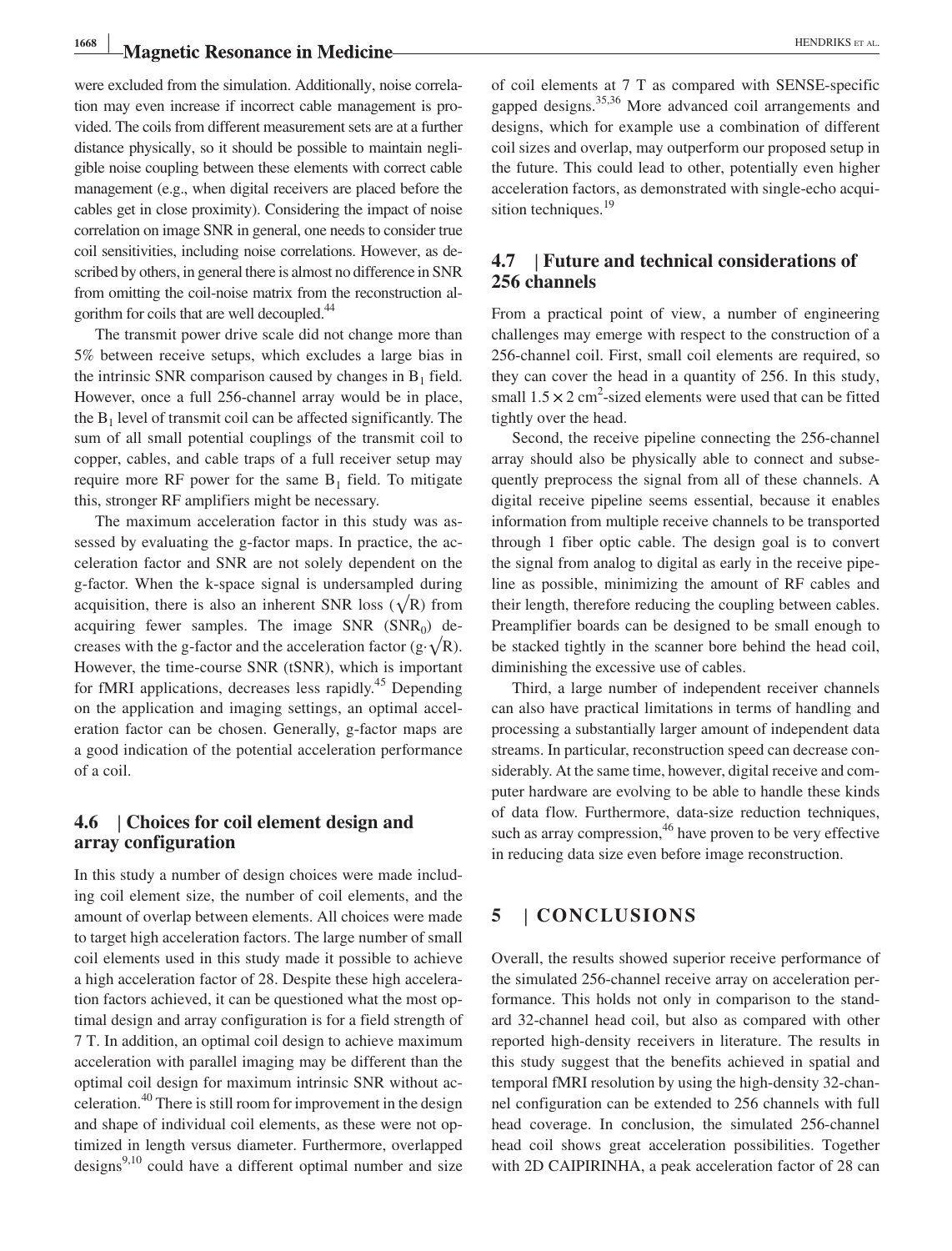be achieved, revealing high potential for whole-brain highdensity receive arrays combined with fast parallel imaging acquisition methods to measure brain function at high spatial and high temporal detail.

#### **ORCID**

*Arjan D. Hendriks* **b** <http://orcid.org/0000-0002-0363-2471>

#### **REFERENCES**

- 1. Roemer PB, Edelstein WA, Hayes CE, Souza SP, Mueller OM. The NMR phased array. *Magn Reson Med*. 1990;16:192–225.
- 2. Wald LL, Carvajal L, Moyher SE, et al. Phased array detectors and an automated intensity‐correction algorithm for high‐resolution MR imaging of the human brain. *Magn Reson Med*. 1995;34:433–439.
- 3. Chu YH, Hsu YC, Keil B, Kuo WJ, Lin FH. A 32‐channel head coil array with circularly symmetric geometry for accelerated human brain imaging. *PLoS One*. 2016;11:e0149446.
- 4. Cohen‐Adad J, Mareyam A, Keil B, Polimeni JR, Wald LL. 32‐ channel RF coil optimized for brain and cervical spinal cord at 3 T. *Magn Reson Med*. 2011;66:1198–1208.
- 5. Keil B, Alagappan V, Mareyam A, et al. Size‐optimized 32‐channel brain arrays for 3 T pediatric imaging. *Magn Reson Med*. 2011;66:1777–1787.
- 6. Wiggins GC, Triantafyllou C, Potthast A, Reykowski A, Nittka M, Wald LL. 32-channel 3 Tesla receive-only phased-array head coil with soccer‐ball element geometry. *Magn Reson Med*. 2006;56:216–223.
- 7. Cline HE, Sodikson DK, Niendorf T, Giaquinto R. 32‐channel head coil array for highly accelerated parallel imaging applications. In: Proceedings of the 12th Annual Meeting of the ISMRM, Kyoto, Japan, 2004. p. 2387.
- 8. Moeller S, Van deMoortele P‐F, Adriany G, et al. Parallel Imaging performance for densely spaced coils in phase arrays at ultra high field strength. In: Proceedings of the 12th Annual Meeting of the ISMRM, Kyoto, Japan, 2004. p. 2388.
- 9. Keil B, Blau JN, Biber S, et al. A 64‐channel 3T array coil for accelerated brain MRI. *Magn Reson Med*. 2013;70:248–258.
- 10. Wiggins GC, Polimeni JR, Potthast A, Schmitt M, Alagappan V, Wald LL. 96-Channel receive-only head coil for 3 Tesla: design optimization and evaluation. *Magn Reson Med*. 2009;62:754–762.
- 11. Feinberg DA, Vu AT, Beckett A. Pushing the limits of ultra-high resolution human brain imaging with SMS‐EPI demonstrated for columnar level fMRI. *NeuroImage*. 2018;164:155–163.
- 12. Petridou N, Italiaander M, van de Bank BL, Siero JC, Luijten PR, Klomp DW. Pushing the limits of high-resolution functional MRI using a simple high‐density multi‐element coil design. *NMR Biomed*. 2013;26:65–73.
- 13. Wiesinger F, DeZanche N, Pruessmann KP. Approaching ultimate SNR with finite coil arrays. In: Proceedings of the 13th Annual Meeting of the ISMRM, Miami, FL, 2005. p. 672.
- 14. Fujita H. New horizons in MR technology: RF coil designs and trends. *Magn Reson Med Sci*. 2007;6:29–42.
- 15. Wright SM, Wald LL. Theory and application of array coils in MR spectroscopy. *NMR Biomed*. 1997;10:394–410.

16. Sodickson DK, Lee RF, Giaquinto RO, et al. Depth penetration of RF coil arrays for sequential and parallel MR imaging. In: Proceedings of the 11th Annual Meeting of the ISMRM, Toronto,

17. Wiggins GC, Potthast A, Triantafyllou C, et al. A 96‐channel MRI system with 23‐ and 90‐channel phase array head coils at 1.5 Tesla. In: Proceedings of the 13th Annual Meeting of the ISMRM, Miami, FL, 2005. p. 671.

Canada, 2003. p. 469.

- 18. Keil B, Wald LL. Massively parallel MRI detector arrays. *J Magn Reson*. 2013;229:75–89.
- 19. McDougall MP, Wright SM. 64‐channel array coil for single echo acquisition magnetic resonance imaging. *Magn Reson Med*. 2005;54:386–392.
- 20. Hardy CJ, Giaquinto RO, Piel JE, et al. 128‐channel body MRI with a flexible high‐density receiver‐coil array. *J Magn Reson Imaging*. 2008;28:1219–1225.
- 21. Schmitt M, Potthast A, Sosnovik DE, et al. A 128‐channel receive‐only cardiac coil for highly accelerated cardiac MRI at 3 Tesla. *Magn Reson Med*. 2008;59:1431–1439.
- 22. Vaidya MV, Sodickson DK, Lattanzi R. Approaching ultimate intrinsic SNR in a uniform spherical sample with finite arrays of loop coils. *Concept Magn Reson B Magn Reson*. 2014;44:53–65.
- 23. Wiesinger F, Boesiger P, Pruessmann KP. Electrodynamics and ultimate SNR in parallel MR imaging. *Magn Reson Med*. 2004;52:376–390.
- 24. Barth M, Breuer F, Koopmans PJ, Norris DG, Poser BA. Simultaneous multislice (SMS) imaging techniques. *Magn Reson Med*. 2016;75:63–81.
- 25. Feinberg DA, Setsompop K. Ultra‐fast MRI of the human brain with simultaneous multi‐slice imaging. *J Magn Reson*. 2013;229:90–100.
- 26. Setsompop K, Feinberg DA, Polimeni JR. Rapid brain MRI acquisition techniques at ultra‐high fields. *NMR Biomed*. 2016;29:1198–1221.
- 27. Pruessmann KP, Weiger M, Scheidegger MB, Boesiger P. SENSE: sensitivity encoding for fast MRI. *Magn Reson Med*. 1999;42:952–962.
- 28. Griswold MA, Jakob PM, Heidemann RM, et al. Generalized autocalibrating partially parallel acquisitions (GRAPPA). *Magn Reson Med*. 2002;47:1202–1210.
- 29. Breuer FA, Blaimer M, Heidemann RM, Mueller MF, Griswold MA, Jakob PM. Controlled aliasing in parallel imaging results in higher acceleration (CAIPIRINHA) for multi-slice imaging. *Magn Reson Med*. 2005;53:684–691.
- 30. Breuer FA, Blaimer M, Mueller MF, et al. Controlled aliasing in volumetric parallel imaging (2D CAIPIRINHA). *Magn Reson Med*. 2006;55:549–556.
- 31. Collins CM, Yang QX, Wang JH, et al. Different excitation and reception distributions with a single‐loop transmit‐receive surface coil near a head‐sized spherical phantom at 300 MHz. *Magn Reson Med*. 2002;47:1026–1028.
- 32. Wang J, Yang QX, Zhang X, et al. Polarization of the RF field in a human head at high field: a study with a quadrature surface coil at 7.0 T. *Magn Reson Med*. 2002;48:362–369.
- 33. Kumar A, Edelstein WA, Bottomley PA. Noise figure limits for circular loop MR coils. *Magn Reson Med*. 2009;61:1201–1209.
- 34. Gosselink W, Anzellotti A, Mens G, et al. Converting digital MRI receivers built for 1.5T into 7T receivers using surface acoustic